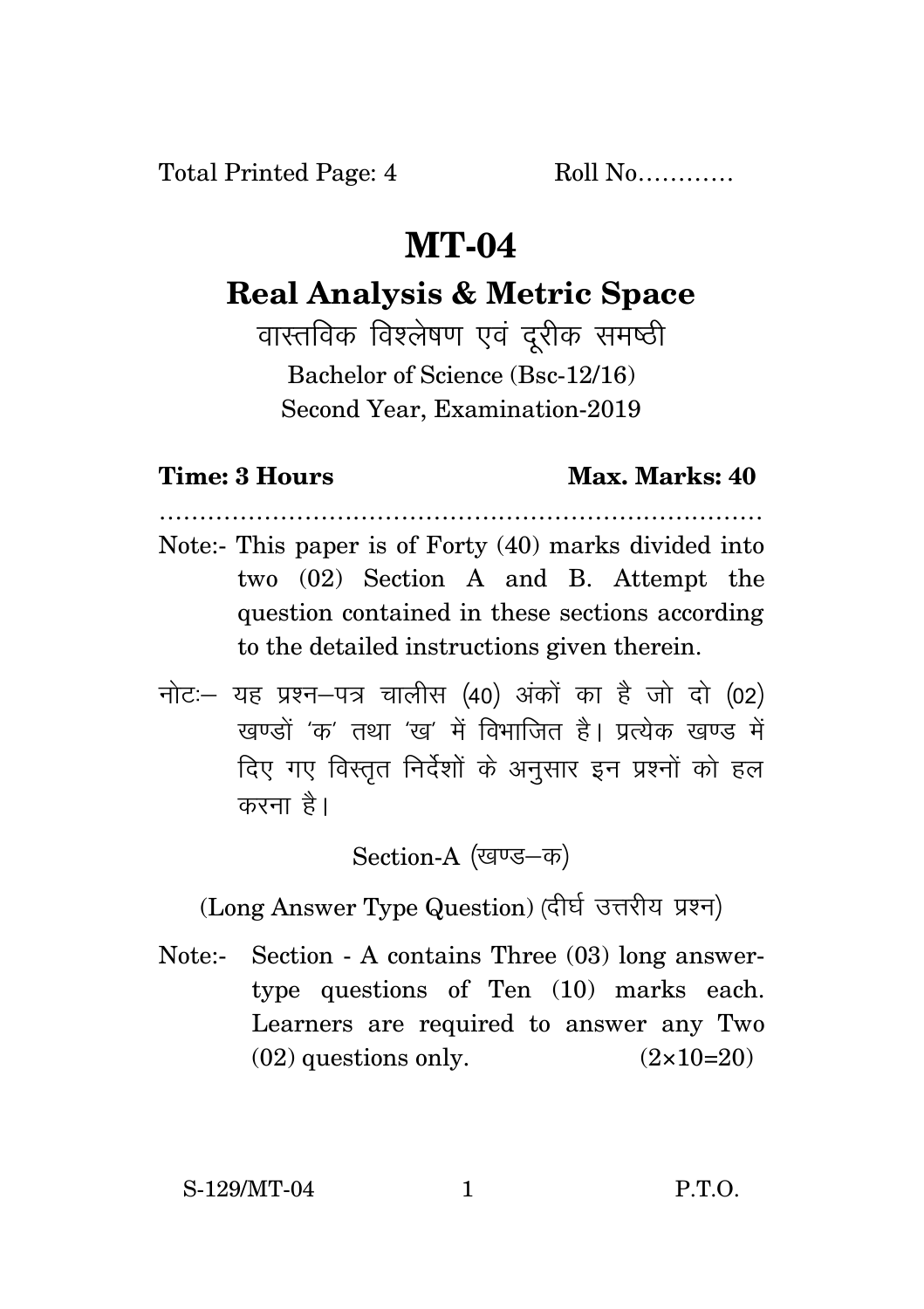- नोट: खण्ड 'क' में तीन (03) दीर्घ उत्तरीय प्रश्न दिये गये हैं। प्रत्येक प्रश्न के लिए दस (10) अंक निर्धारित हैं। शिक्षार्थियों को इनमें से केवल दो (02) प्रश्नों के उत्तर टेने हैं।
- 1. A sequence  $\langle a_n \rangle$  is defined as  $a_1 = 1$ ,  $a_{n+1} = (4 + 3a_n) (3 + 2a_n)$ ,  $n \ge 1$ . Show that <an> converges and find its limit.

एक श्रेणी < $a_n$ > इस प्रकार परिभाषित है कि  $a_1 = 1$ ,  $a_{n+1} = (4 + 3a_n) (3 + 2a_n)$ , n ≥1, सिद्ध कीजिए <a<sub>n</sub>> अभिसारी है और इसकी सीमा ज्ञात कीजिए।

2. Let  $(x, d)$  be a metric space. If  $S \subset X$ , then prove that

$$
\overline{S} = S \cup S^1
$$
 यदि (x, d) एक दूरीक समष्टि है  
यदि S ⊂ X  तब सिद्ध कीजिए

$$
\overline{S} = S \cup S^1
$$

#### 3. If a function f is continuous in [0, 1], show that

$$
\lim_{n \to \infty} \int_{0}^{1} \frac{xf(x)}{1 + n^2 x^2} dx = \frac{\pi}{2} f(0)
$$

यदि f एक फलन [0, 1] में सतत हैं, सिद्ध कीजिए कि

$$
\lim_{n\to\infty}\int_{0}^{1}\frac{xf(x)}{1+n^2x^2}dx=\frac{\pi}{2}f(0)
$$

S-129/MT-04 2 P.T.O.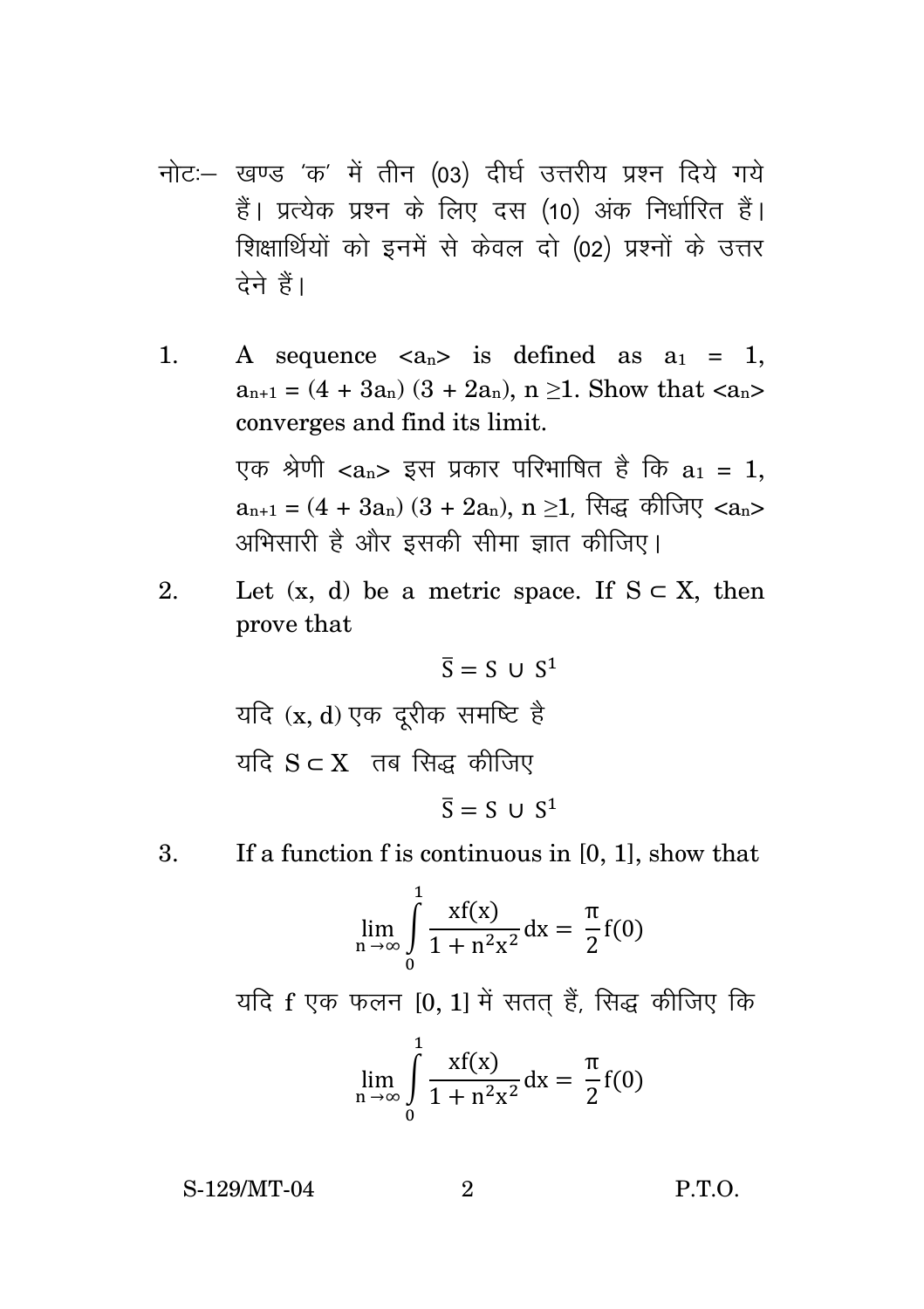### Section-B (खण्ड-ख)

(Short Answer Type Question) (लघु उत्तरीय प्रश्न)

- Note:- Section-B contains six (06) short answer type questions of five (05) marks each. Learners are required to answer any four (04) questions only.  $(5 \times 4=20)$
- **नोट**: खण्ड 'ख' में छः (06) लघु उत्तरीय प्रश्न दिये गये हैं। प्रत्येक प्रश्न के लिए पाँच (05) अंक निर्धारित हैं। शिक्षार्थियों को इनमें से केवल चार (04) प्रश्नों के उत्तर टेने हैं।
- 1. Prove that

$$
\int_{-1}^{2} |x| dx = \frac{5}{2}
$$

सिद्ध कीजिए

$$
\int_{-1}^{2} |x| dx = \frac{5}{2}
$$

2. Let d  $(x, y) = min [2, |x - y|]$ . Show that d is usual metric on R.

> यदि d (x, y) = न्यूनतम [2, |x – y|] सिद्ध कीजिए कि d, R के ऊपर सामान्य दूरीक समष्टि है।

3. Show that the function, defined as

$$
f(x) = {x \over 1 + e^{1/x}}
$$
 if  $x \ne 0$ ,  $= 0$  if  $x = 0$ 

is continuous at  $x = 0$  but not deriable at  $x = 0$ .

S-129/MT-04 3 P.T.O.